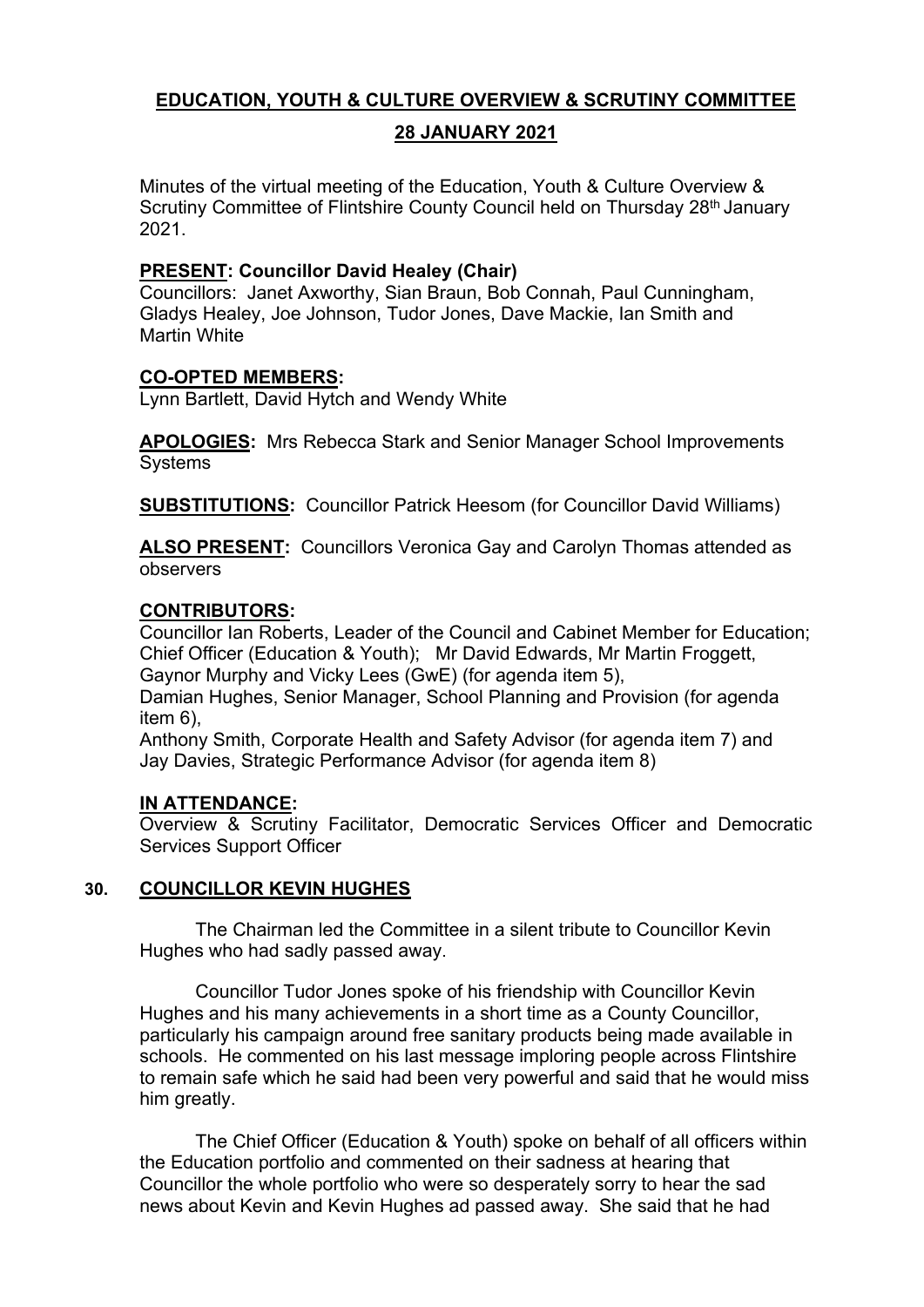been hugely influential on the Committee and praised his energy, enthusiasm and creativity. She said that it had been a pleasure working with him over the years and that he would be sorely missed by all officers who had been grateful for his support.

Mr. David Hytch said that Councillor Kevin Hughes had been a great asset to the Committee and commented on his proactive contributions and how he was always unfailingly positive. He said that he would be a great loss to the County Council, the community in which he representation but most of all to his family.

The Chair spoke in support of all the previous comments and said that Councillor Kevin Hughes has been a tremendous Member of the Committee. He recalled the Committee considering the implications of social media on school children and how Councillor Hughes has arranged a site visit for himself and the Chief Officer to enable engagement with school children. Councillor Hughes had then prepared a press article to highlight the importance of keeping children safe on social media but did not reference his involvement which showed his unselfish nature and his desire to protect children.

### **31. DECLARATIONS OF INTEREST (INCLUDING WHIPPING DECLARATIONS)**

The Chairman, Councillor Gladys Healey and Councillor Tudor Jones declared a personal interest in agenda item 6 – School Modernisation Update.

#### **32. MINUTES**

The minutes of the meeting held on 17 December 2020 were received.

Councillor Bob Connah proposed that the minutes be approved as a correct record and signed by the Chairman. The proposal was seconded by Joe Johnson.

#### **RESOLVED:**

That the minutes be approved as a correct record and signed by the Chairman.

### **33. FORWARD WORK PROGRAMME AND ACTION TRACKING**

The Overview & Scrutiny Facilitator introduced the draft Forward Work Programme and advised that formal feedback from Estyn on Blended Learning would be included as part of the self-evaluation of Education Services report to be presented at the next meeting. She drew Members attention to the reports to be presented to the joint Education Youth & Culture and Social & Health Care Overview & Scrutiny meeting on the 17 June and advised that a report on Intensive Assessment and Therapeutic Support, as suggested by Councillor Mackie, had been added.

On action tracking, the majority of the actions had been completed, with information from IT on funding from Welsh Government (WG) for digital learning still to be provided to the Committee.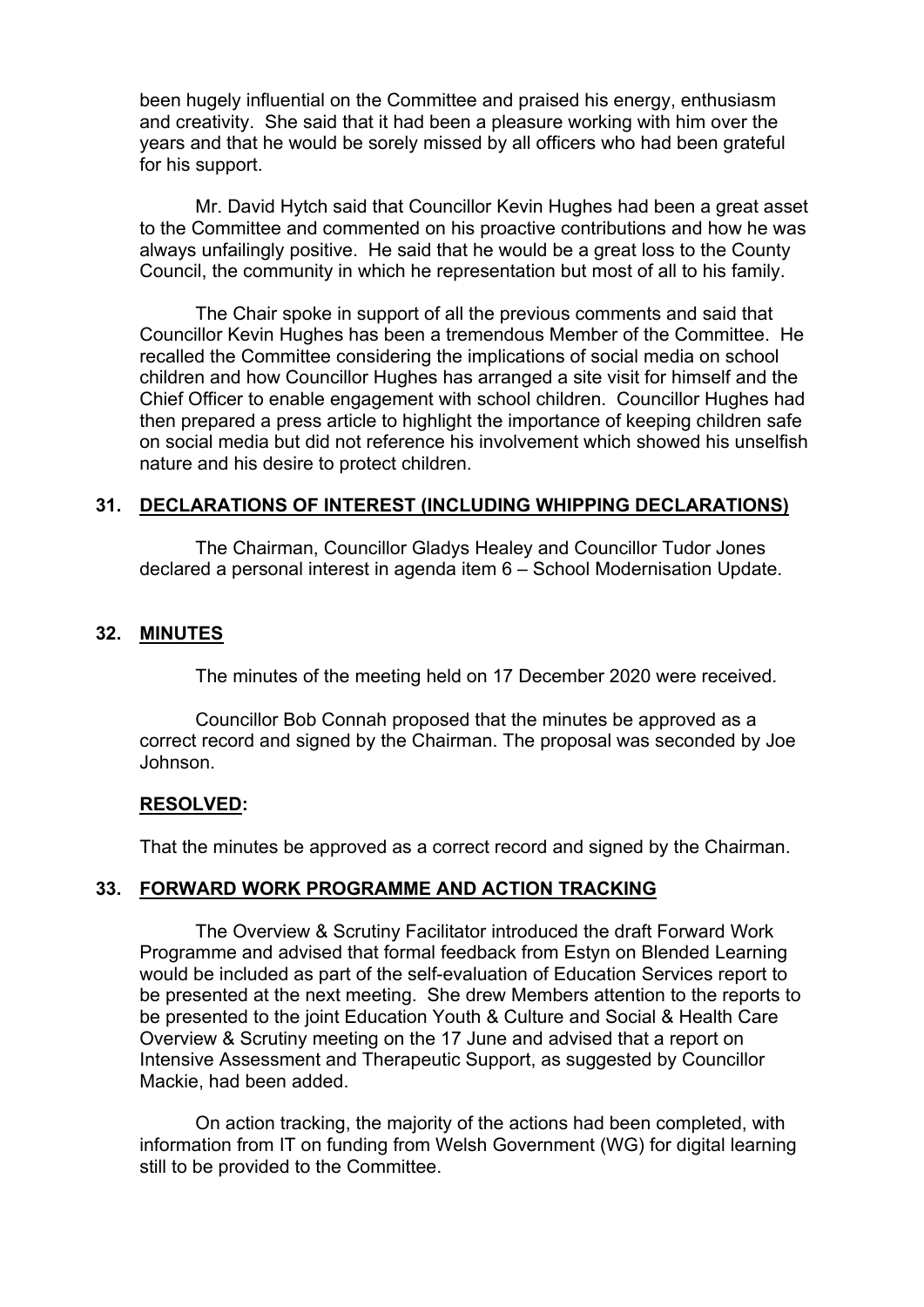Mr David Hytch thanked the Chief Officer (Education & Youth) for the information circulated on Adult Community Learning but clarified that his specific question during the last meeting had been around how potential clients would be identified. The Chief Officer advised that due to the increase in funding and partnership working with Wrexham Council and the Deeside Community Trust, courses would be advertised more widely with an extensive range of programmes being made available to all people above the age of 19. Courses would be advertised for learners to apply to but also community partners could signpost or refer in – such as Coleg Cambria and Communities for Work, who were represented on the partnership.

The recommendations outlined within the report were proposed by Councillor Paul Cunningham and seconded by Councillor Gladys Healey.

## **RESOLVED:**

- (a) That the Forward Work Programme be noted;
- (b) That the Facilitator, in consultation with the Chair of the Committee, be authorised to vary the Forward Work Programme between meetings, as the need arises; and
- (c) That the progress made in completing the outstanding actions be noted.

### **34. SCHOOL IMPROVEMENT AND EXAMINATION 2021 UPDATE**

The Chief Officer (Education & Youth) introduced the School Improvement and Examination 2021 Update report and welcomed the following GwE officers to the meeting, who would assist in presenting the report:-

- Mr. Martyn Froggett, Secondary Core Lead for Flintshire
- Mr. David Edwards, Primary Core Lead for Flintshire
- Mrs. Gaynor Murphy, Secondary Improvement Advisor
- Mrs. Vicky Lees, Primary Improvement Advisor

The Chief Officer commented on the Blended Learning report presented to the Committee at its meeting in December and explained that this report gave a broader overview of the support the regional service had provided to all local authorities during the emergency situation. The focus had been on the well-being of learners, school communities and staff which had helped to shape and maintain the focus on school improvement in all schools whilst providing support during the pandemic.

The Chief Officer provided an overview of the support provided for core skills of literacy and numeracy and the professional development plan delivered by GwE for teachers and classroom assistants to ensure quality learning whether in the classroom or via digital remote learning.

The detailed presentation on Accelerating Learning Programme was provided which covered the following areas:-

 Context – Literacy and numeracy, delivering and maintaining high quality teaching across the curriculum with high quality, structured and targeted interventions;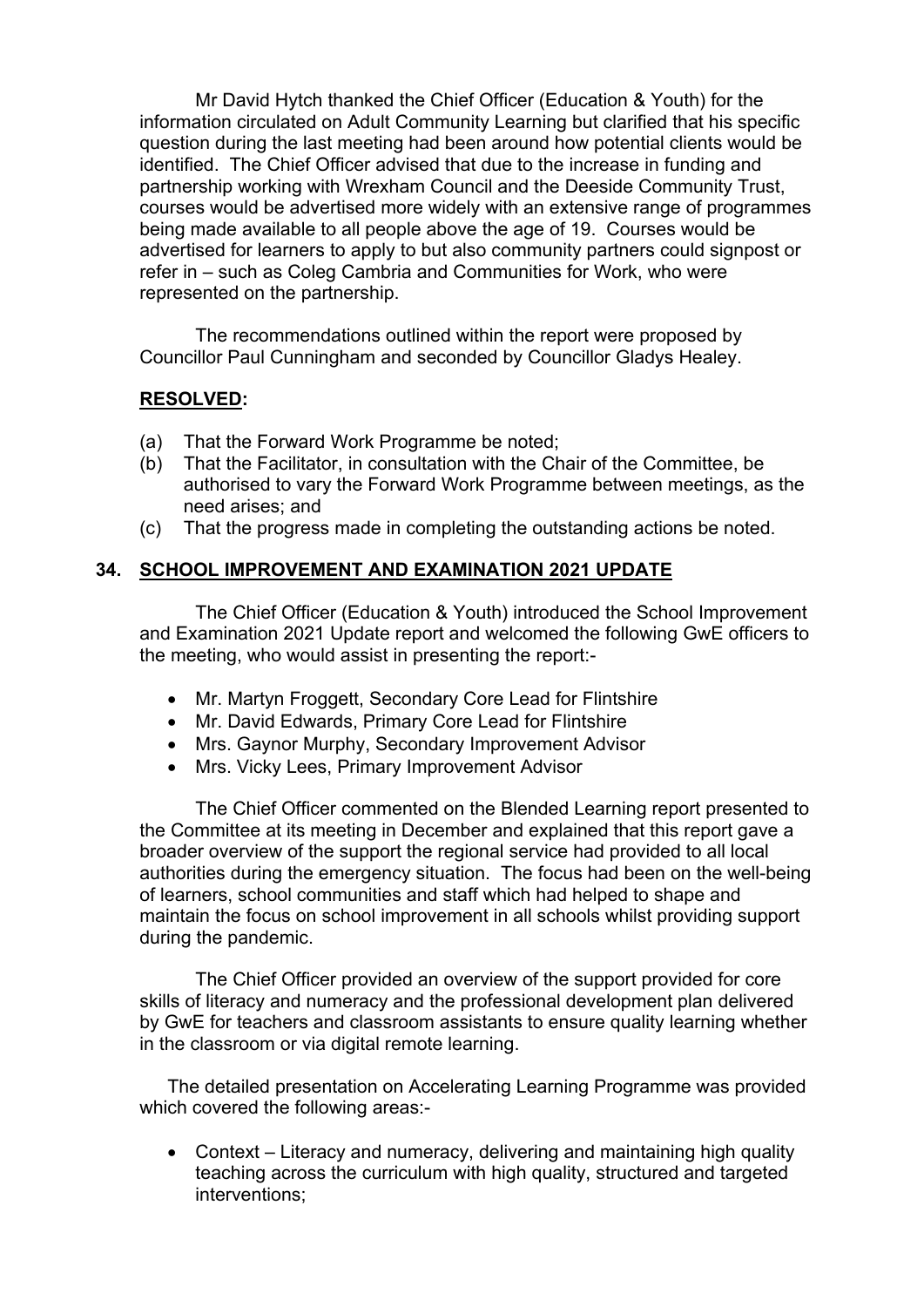- Accelerating the learning;
- Primary examples of learning sequences, evidence reviews and teaching and learning strategies;
- Accelerating the learning within the Secondary Sector;
- Literacy Toolkit;
- Literacy Targeted Offer:
- GCSE English Language Inference, Accelerate;
- Mathemateg GwE;
- Impact

In response to a comment from Councillor Ian Smith, it was agreed that a larger print copy of the accelerated skills model, shown as part of the presentation, be circulated to the Committee following the meeting.

Mr David Hytch thanked officers for the report and presentation which he felt had been informative and commented on the positive co-ordination and collaboration between the local authority, schools and GwE. He commented on the responses to individual surveys, as shown within the appendix to the report and questioned whether this related to Wales as a whole rather than just Flintshire and suggested that it should be highlighted within the report that the wellbeing of pupils and staff was of the highest priority. He also commented on the immense strain schools were feeling in getting the balance right between school improvement and prioritising staff and learner wellbeing, as stated within the report, and whilst he welcomed advisors looking to verify the quality of learning, in the circumstances he hoped that the pressure schools were under would be taken into account. The Chief Officer responded that it was not their intention to put extra pressure on schools but the local authority had responsibility standards in schools and engaged regularly with Estyn. She reassured Members that additional pressure was not being put on schools, it was a case of monitoring the situation and adjusting support accordingly.

Mr. Froggett explained that it was not possible to undertake the usual standard of quality assurance and confirmed that focus was around supporting schools during a difficult time with the priority being on wellbeing. Discussions had been held with Head Teachers and the role of GwE was to mitigate their concerns and support them through the emergency. Mr. Edwards supported the comments and gave examples of live sessions provided at the requests of schools.

In response to a question from Mrs Bartlett, the Chief Officer outlined the importance of providing support for parents and advised that GwE had been proactive around this issue when advising schools of what an effective blended learning offer should be. A document had been provided to schools which provided guidance on communicating with parents to provide reassurance. Mrs. Gaynor Murphy advised of videos provided to schools to share with parents to assist them in supporting their children with basic literacy. Mrs. Bartlett thanked officers for their response and commented on her own personal experience and the positive way in which schools had adapted during the emergency situation, but raised concerns around the wellbeing of teachers and parents.

Councillor Dave Mackie commented on literacy and numeracy support and asked if this was additional to existing support. He also commented on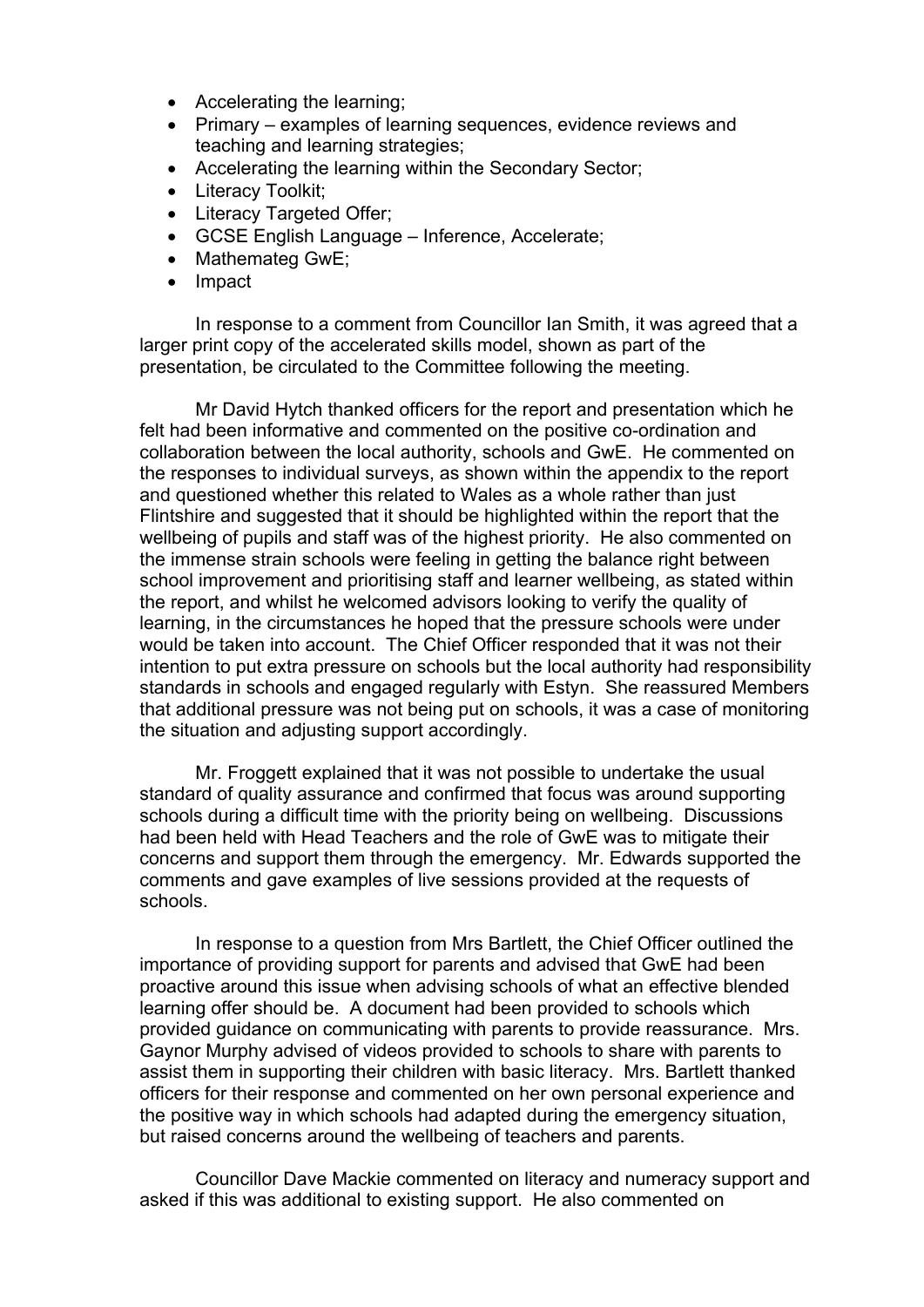accelerated learning and asked if this meant tasks being completed in less time and was it improving the availability of materials. Mrs. Lees responded that the Accelerated Learning Programme provided schools with tools to measure where the pupils were with their online learning to assist when they returned to face to face learning in schools. The Programme strengthened literacy and numeracy skills and provided support to help pupils progress.

The Chairman thanked GwE for the way in which it had responded to the emergency situation and for the packages of support provided to schools and parents which were underpinned by the wellbeing of students**.** He commented on the challenge for GwE in liaising with schools to create grades for GCSE and A Levels and asked if the national reading and numeracy tests would still need to be taken. The Chief Officer responded that there were significant challenges ahead which was why joint working in schools was key to identify the sources of evidence upon which to base those judgements and this would be shared with pupils and parents. This information would be very transparent with learners aware of the date when the final assessments had to be submitted. Qualification Wales were working to provide guidance on this. It was a significant challenge for schools and GwE would be providing structured support but it would be schools making these decisions not GwE. Mrs. Lees confirmed that the Welsh Government National Personalised Assessments for reading and numeracy were still live and schools were able to access each child's account but there was no requirement for schools to carry out these tests during the current situation. The Chief Officer confirmed that this guidance had been circulated via the Head Teachers' Federation and Mr. Edwards also confirmed all schools were informed that they could use these tests for diagnostic purposes, as appropriate.

Councillor Mackie commented on the various training options available to teachers through GwE and suggested that information on how many teachers had taken part in the training sessions, their feedback on the training sessions and how many training sessions had taken place, could be included in future reports. He also commented on pupils who were not engaging and asked what additional support was being provided to assist pupils to re-engage and how what support would be provided to enable these pupils not to fall too far behind when they returned to face to face learning in schools. The Chief Officer referred to the Professional Learning Offer which had been provided as part of the report, which enabled the Committee to view the range and depth of professional learning courses being offered to schools. Mr. Froggett reported on the many training opportunities available and the National Programmes, such as, MPQH and middle leadership which had restarted recently with strong subscriptions from Flintshire. The Chief Officer said that schools would engage with whatever aspect of support they felt they needed and explained that the virtual offer also made the training more accessible and it was for schools in discussions with the Supporting Improvement Advisors to engage with any programmes they felt they required.

The Leader of the Council commented on the range of techniques being used by teachers to engage with young people during the emergency situation and said that structured play activities would be required to allow pupils to develop both academically and socially. He expressed caution around the expectations being imposed on young people, especially younger children who would need to adjust to the structure of school once again and that all young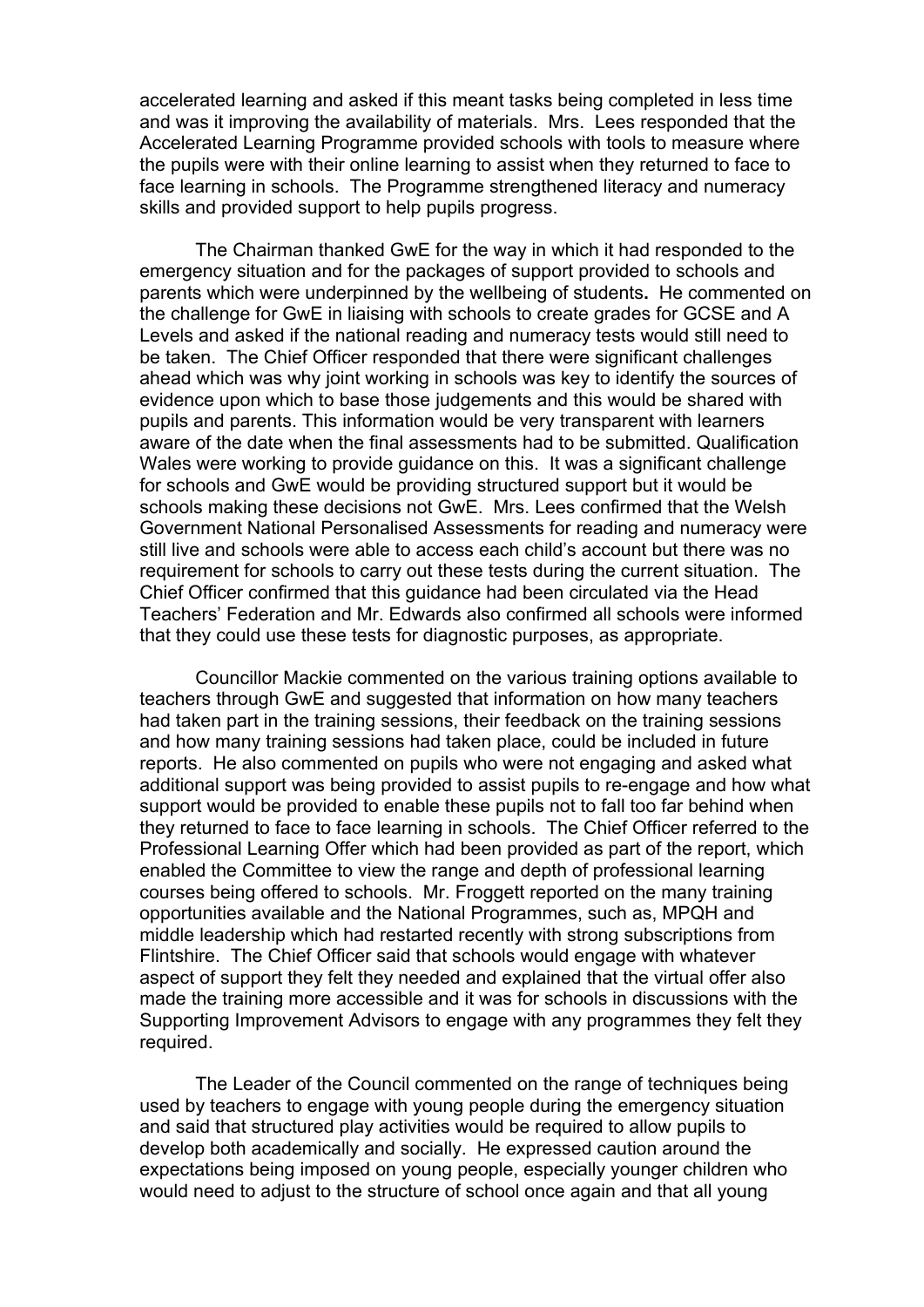people needed to be assessed to ascertain their needs. He had written to the Minister for Education as WLGA Spokesperson for Education requesting additional resources to meet the cost of additional support which would be required.

Mrs. Wendy White commended the packages of training provided in Flintshire and provided information on the training and development of leaders that was being provided in Catholic Schools and that this was available to any teacher or associate member of staff. This programme sat across the North West diocese and was available online with the focus on developing people coming into North Wales especially with regard to talent management to highlight what Wales had to offer in their fantastic schools. This was working in harmony with Flintshire.

Mrs Bartlett spoke in support of the comments made by the Leader of the Council and said that she was very pleased that the focus in Wales had been on well-being and to not allow these children to think they had failed. She felt that pupils should be congratulated for how they had developed new ways to entertaining themselves, supported their families, developed new interests and progressed their IT skills during this pandemic.

The recommendations outlined within the report, including the additional wording that the Committee applauds the range of support delivered by GwE, as suggested the Chairman, were proposed by Councillor Paul Cunningham and seconded by Mrs Lynne Bartlett.

### **RESOLVED:**

- (a) That the Committee confirmed it had been able to effectively scrutinise the work of GwE in their delivery of school improvement services to Flintshire schools during the Covid-19 pandemic;
- (b) That the Committee acknowledged and applauded the extensive range of support delivered by GwE to enable schools to quickly and effectively change their models of educational provision in direct response to the Covid-19 pandemic; and
- (c) That the Committee acknowledged the effective partnership working between GwE and the Education Portfolio to ensure that Flintshire schools received high quality and timely support in an unprecedented period of change and anxiety.

#### **35. SCHOOL MODERNISATION UPDATE**

The Senior Manager (School Planning and Provision) presented the report which outlined progress of the School Modernisation Programme across a wide number of projects. Despite significant challenges due to the emergency situation, the School Modernisation Team had made significant progress in the Programme and had maintained and delivered in anticipated timelines by adapting working methods.

Updates on specific projects within the Programme were provided by the Senior Manager, as outlined within the report.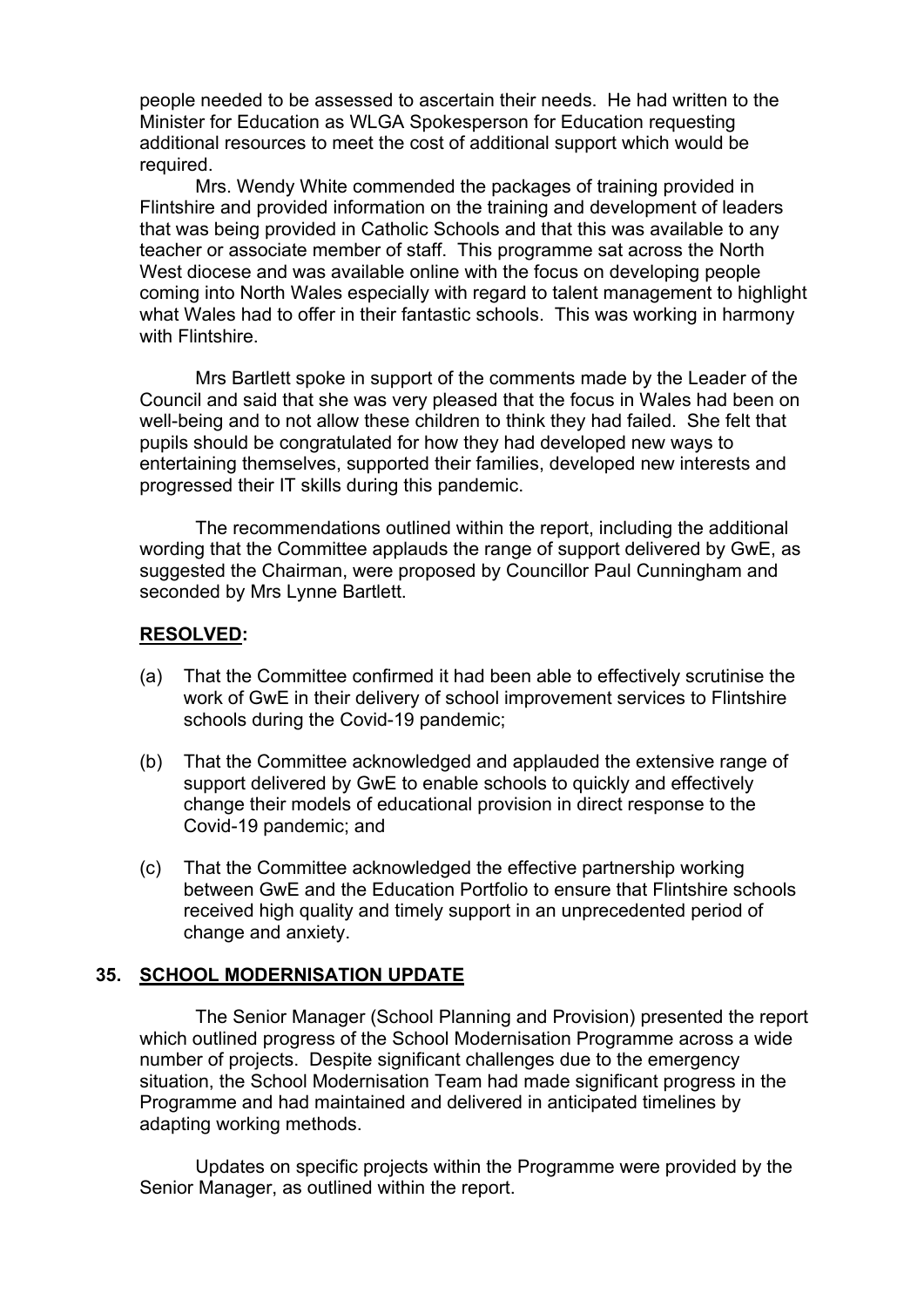Councillor Tudor Jones commented on the proposal to establish a federation between Ysgol yr Esgob VA and Lixwm VA primary school and said that the co-operation between both schools and been very positive. He also commented on the childcare offer at both schools and thanked the Senior Manager for his support in ensuring this was included as part of the project.

Councillor Dave Mackie asked if additional projects would be considered following completion of Band A and B of the Programme and also if an update on the High School in Saltney could be provided. He also asked if clarification on MIM funding could be provided to the Committee. The Senior Manager explained that MIM was a new model of the Private Public Partnership (PPP) and that WEPCo was a subsidiary of the Welsh Bank of Wales and was also in partnership with Welsh Government (WG). The overarching percentage intervention rate the authority gleaned from this was 81%. He confirmed that this was a better model than traditional model where schools were built with a lot of money and then there were insufficient funds to maintain the buildings. This model provided a 25 year life cycle for the building so when the building was handed back to the local authority it was in excellent condition with no maintenance issues. He also advised that the Band C Programme was due to commence in 2025 with planning work having already commenced.

The Chief Officer reported that work was progressing on preparing for consulting on proposals for the High School in Saltney, which had been difficult due to the emergency situation. Suggestions were being considered around providing the consultation document electronically to ensure a high level of engagement. She reassured Members that this project remained a high priority.

In response to comments made by Councillor Patrick Heesom, the Leader of the Council advised that the local authority had significantly invested in schools located in the west of Flintshire and outlined recent projects.

Mrs. Wendy White thanked the Senior Manager and his Team for his support. She commented on the need for Catholic schools to provide 15% funding as part of a project and raised concerns that this was not possible for small schools. She advised that Welsh Government (WG) were currently being lobbied to re-consider this going forward to ensure schools were not left out because of the lack of funding.

The recommendation outlined within the report was moved by Councillor Janet Axworthy and seconded by Councillor Gladys Healey.

#### **RESOLVED:**

That the Committee note the content of the report and progress of the School Modernisation programme.

#### **36. SCHOOLS COVID LESSONS LEARNED & RISK ASSESSMENTS**

The Chief Officer introduced the report and thanked the and thanked the Corporate Health and Safety Advisor and Health & Safety Team for the support provided to schools during the emergency situation. She outlined the changes which had been introduced around risk assessments and reassured Members that schools were working safely and continually monitoring the situation.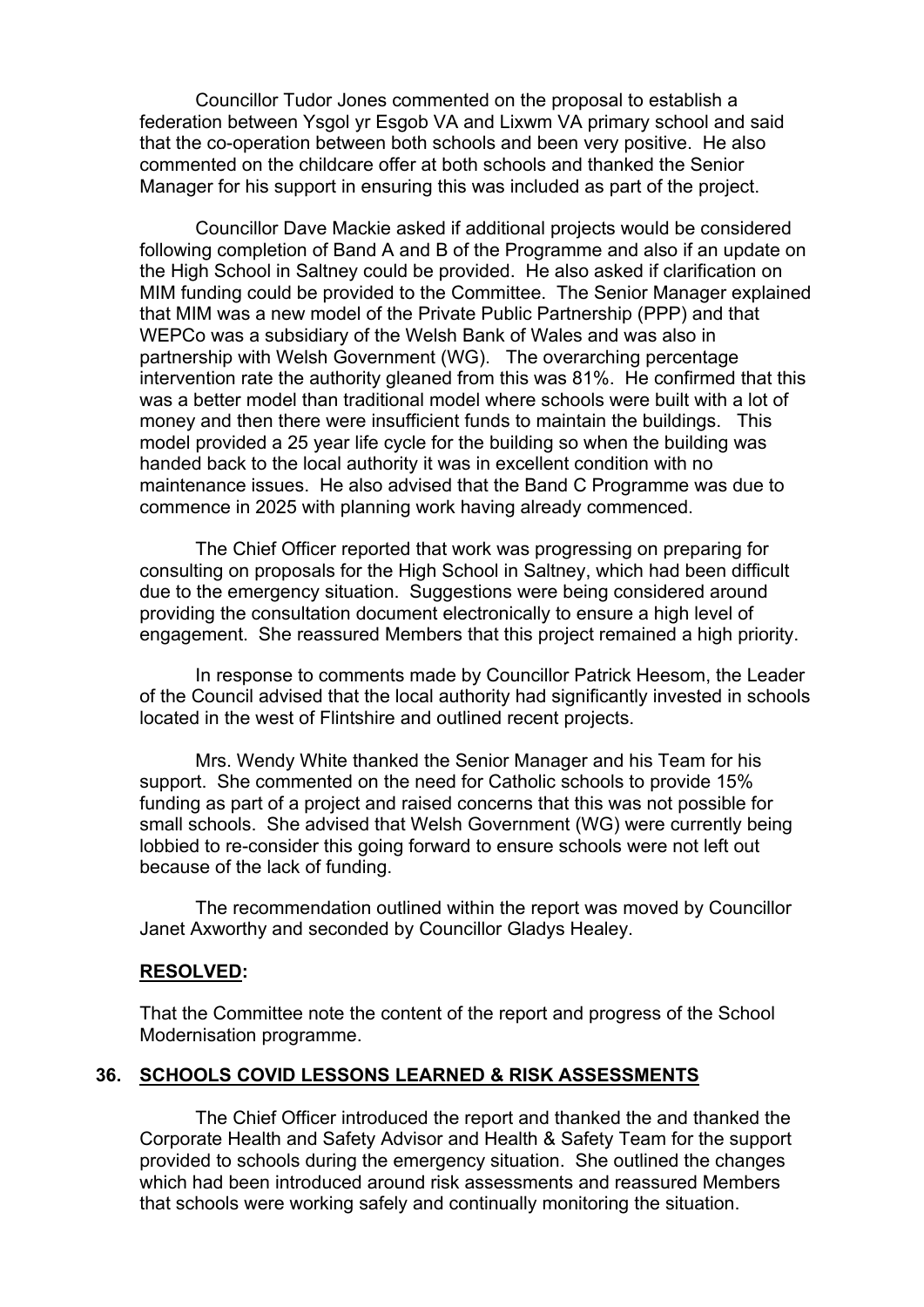The Corporate Health and Safety Advisor reported on the advice and support provided to Schools and advised that all school risk assessments had been reviewed twice, with clear feedback and recommendations provided where necessary. Following the review of school risk assessments at the end of the autumn term, the Health and Safety Team had produced a report which summarised the key lessons learnt. This had been shared with all schools to ensure continuous improvement of the risk assessment process. Details of the lessons learnt were outlined within Appendix 1 of the report.

Mr. David Hytch thanked the Corporate Health & Safety Advisor for the support provided to schools during the emergency situation. He commented on the lessons learnt document at Appendix 1 and asked whether it was appropriate for school governors to actively conduct safety inspections of school premises and raised concerns around the risks to them. The Corporate Health & Safety Advisor agreed that this was currently difficult with the Health & Safety Team also currently limiting inspections. Although it was difficult to carry out physical inspections governors could review documentation and hold discussions with staff instead to ascertain if things were working or not. The Chief Officer explained that this was a recommendation and not a directive and would only take place if the person was willing to visit the school premises and it was safe to do so.

The recommendations outlined within the report were moved by Councillor Paul Cunningham and seconded by Councillor Gladys Healey.

## **RESOLVED:**

- (a) That the Committee welcome the assurance provided that schools have robust risk assessments in place and effective control measures to maintain safe school environments; and
- (b) That the Committee acknowledged the work of the Corporate Health and Safety Team in supporting schools in the pandemic and note the lessons learned to date.

### **37. COUNCIL PLAN 2021-22**

The Chief Officer (Education & Youth) introduced a report to consider the proposed Council Plan for 2020/21 with specific focus on the Committee's respective portfolio. She provided background information and gave a brief summary of the Plan, with particular focus around:-

- The new curriculum for Wales:
- Continued work to raise standards and achievement for young people;
- Youth Service provision;
- Aura Leisure and Library Service:
- Archive Project;
- Additional Learning Needs; and
- Welsh Medium Strategy

The Chief Officer invited the Strategic Performance Advisor to outline the contents of the draft plan and the process for further development. The Strategic Performance Advisor informed the Committee that a number of elements within